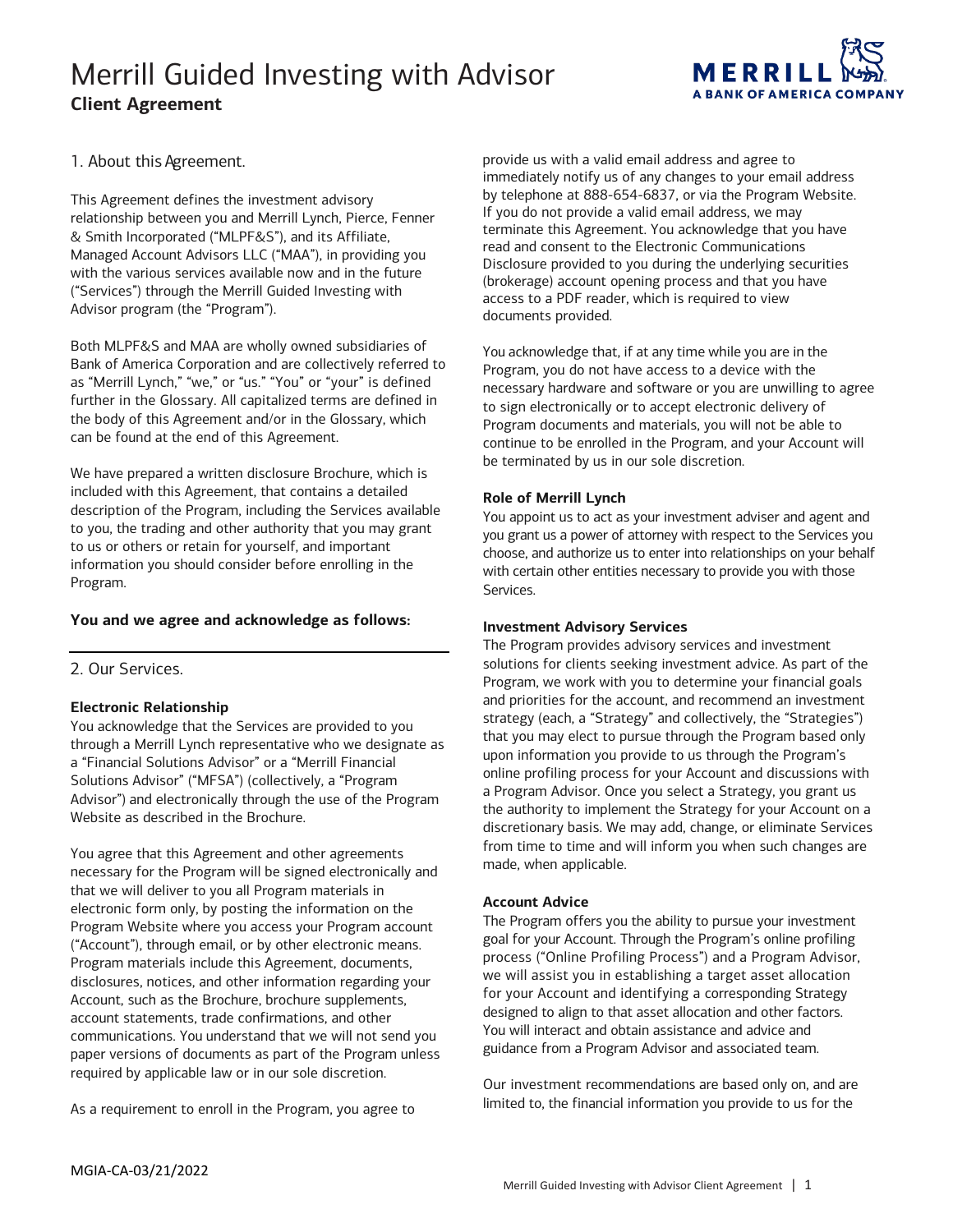

 Account through the Online Profiling Process, a Program fiduciary of the Account for the benefit of the account owner or account holder (e.g., the trustee for a trust or custodian for that these assets will be invested for the benefit of such Advisor or otherwise in connection with the Program. If there is more than one account holder, the information you provide to us should reflect the views and circumstances of all owners on the Account. If you are the an UTMA), the information you provide to us should reflect account owner or account holder.<br>We will not independently verify the information you

 Lynch or its Affiliates other than as described in the provide and will not consider other information obtained in connection with another account or relationship with Merrill Brochure. Our advice with respect to the assets in that Account is intended to be consistent with and limited by:

- Your Account target asset allocation.
- Your Account Strategy.
- • Other applicable factors such as the type of Account you establish.
- Brochure. Any Account investment restrictions, that you request and we accept as reasonable, as described in the

 Program Advisor. To make changes to your Account, you should contact a

#### **Your Strategies and Authority**

 *Strategies*. There are different Strategies available to you Strategy that corresponds to your designated asset assets in the Account. You may select your Strategies or make changes to your selections. Certain Services may require you to complete a written election form. Any depending on your target asset allocation. You must select a allocation for the Account that we will use in managing your designation or change you request is effective when accepted by us.

 are constructed, managed and implemented are described in more detail in the Brochure and the Strategy Profiles. The Strategies are constructed and implemented by Merrill Lynch. The Strategies are designed to align with corresponding target asset allocations for Accounts. By entering into the Agreement, you acknowledge that the Account has a total return investment objective and liquidity needs profile that is consistent with the Strategies. The Strategies that are available and how they

 Strategy with multiple model portfolios, includes the *Authority*. By choosing a Strategy, you authorize us to implement the Strategy for your Account, which, for a

 model portfolios as described in the Brochure and/or trading authority over the assets in the Strategy you select authority to transition your Account between the Strategy's Strategy Profile. You keep for yourself the authority to select a Strategy for your Account. MAA will have full for your Account, and may invest, reinvest, purchase, sell, exchange, convert and otherwise trade assets, and to establish accounts with other broker-dealers as necessary for the purpose of effecting transactions in your Account, without contacting you.

 or MAA, as the case may be, to accept delivery of Fund assets in your Account on a discretionary basis. our sole discretion. You may request a copy of a Fund prospectus by contacting us at 877.444.0916 or accessing To the extent permitted by law, you authorize Merrill Lynch prospectuses on your behalf in connection with managing Notwithstanding this authorization, you understand that Merrill Lynch reserves the right to send you prospectuses in the Fund prospectus at [merrilledge.com.](https://www.merrilledge.com/)

 From time to time, we may determine to no longer offer a Strategy is not selected, you authorize us, with prior notice a manner consistent with your target asset allocation for the Account. You acknowledge that there may also be circumstances under which we may, without prior notice to you or prior to us receiving instruction from you, determine any amount invested (or received for investment) in such certain Strategy. In such an event, we will work with you to select a replacement Strategy. However, if a replacement to you, to enroll you in another Strategy that is managed in it is appropriate to replace a Strategy with a replacement investment or Strategy or to hold in cash the proceeds of replacement investment or Strategy.

#### **Brokerage Services**

 of transactions. The Program Fee you pay generally covers the custody of your assets and the execution of securities transactions in your Account (except as otherwise indicated). arrangements, are more fully described in your Merrill Lynch documentation and in Section 3 of this Agreement under the You are required to establish and maintain a brokerage account at MLPF&S for custody of your assets and execution These brokerage services, including any cash sweep brokerage (securities) account agreement and other account subheadings "Custody" and "Execution Services." Certain brokerage, banking or other features may not be available for Accounts enrolled in the Program.

### **Proxy Voting**

 You retain the right to vote proxies for securities held in your Account. You may not delegate to us, and we do not accept or assume from you, proxy voting authority for any securities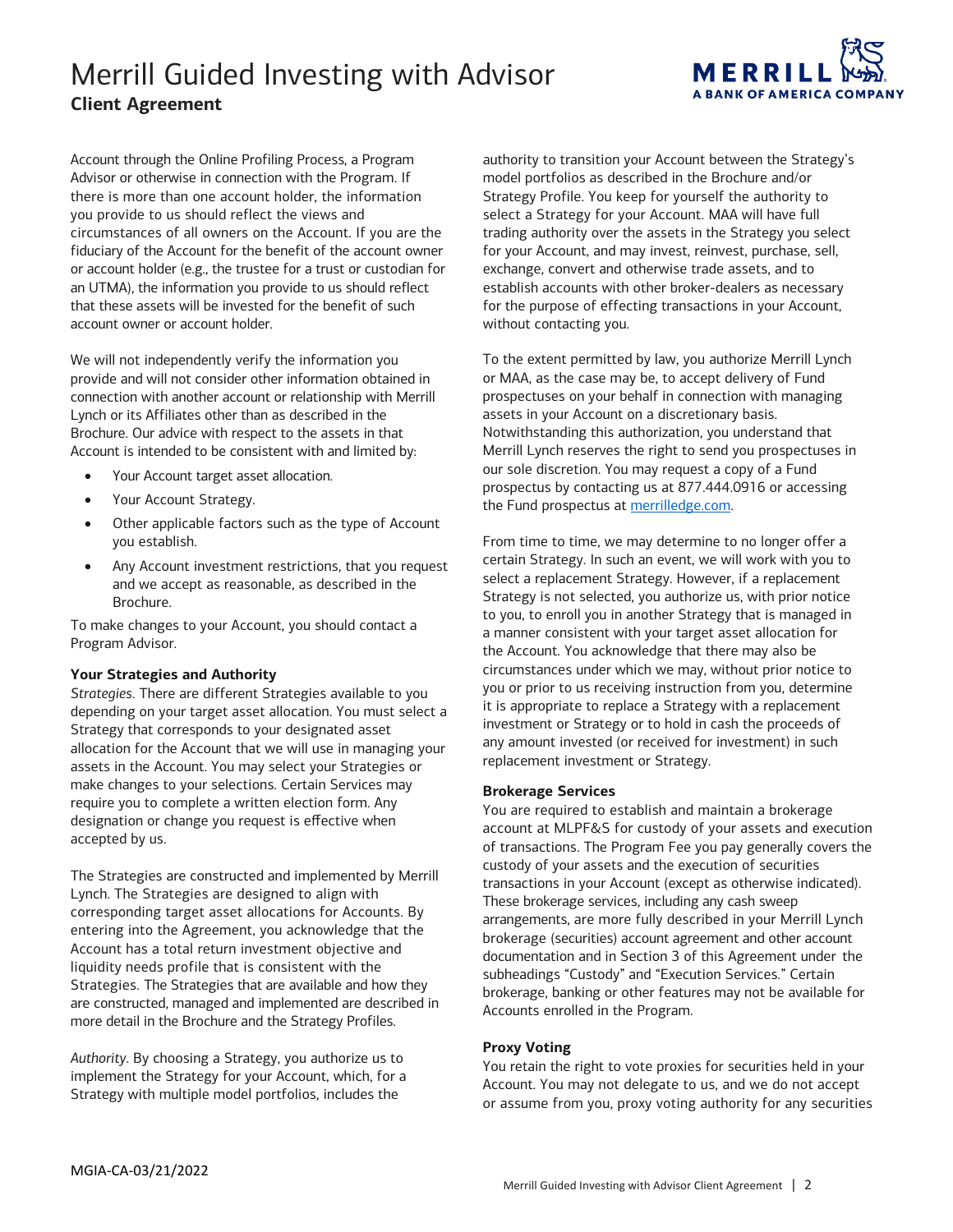

 related shareholder communications electronically, as well as any other information intended for distribution to you. You are Account, if we do not receive voting instructions from you or in your Account. We will promptly send you proxy ballots and responsible for taking any actions. As custodian of your your delegate, we will comply with the rules of the Securities and Exchange Commission ("SEC") and applicable selfregulatory organizations relating to such matters, as required by law.

### **Trade Confirmation Statements**

 You will receive electronically trade-by-trade confirmations for transactions in your Account.

### **Reasonable Investment Restrictions**

You may request through a Program Advisor that MAA impose one or more investment restrictions for the Account relating to a specific constituent Fund that may be or become part of a Strategy.

- • If a restriction is considered reasonable, we will have discretion to redirect, consistent with the selected Strategy, the portion of your assets aligned to the select a substitute security, or hold it in cash. restricted constituent Fund across the other investments in the Account (on a pro rata basis), to
- unreasonable, you will be notified and required to modify or rescind the restriction to continue to be enrolled in the Program. • If a restriction is considered or becomes
- characteristics of the investment on that date. • Our compliance with Reasonable Investment Restrictions will be as of the date of purchase or recommendation only, based on the price and
- A Reasonable Investment Restriction will generally not be violated due to changes in the value or status of an investment following the purchase or recommendation.
- A Reasonable Investment Restriction does not apply to the underlying investments in any constituent Fund.
- and the achievement of your investment goals and objectives. The imposition of one or more performance to vary from that of other accounts managed pursuant to the same Strategy. Restrictions that you impose may have an impact on your investment performance, asset diversification, restrictions also may cause your Account

3. Operation of Your Account; Implementing Advice.

#### **Funding Your Account**

 You may initially fund your Account or make subsequent are acceptable to us for the Strategy you select. You should contributions by depositing cash and/or investments that consider all relevant factors before contributing investments, including:

- • whether you paid a commission, front-end sales charge, other sales fee or charge, or may be subject to contingent deferred sales charges or redemption Program Fee and fees, as all such charges are in addition to the
- ability, without further notice to you, to convert any such shares that are ineligible into a class of shares of the same Fund that are eligible. Upon enrollment in the Program, you acknowledge and direct that any "good-til-cancelled", "good 'til date' or "day limit" with respect to mutual fund shares, whether additional shares of that or any mutual fund will be able to be purchased in your Account, as well as our orders for equity securities that have not been executed be cancelled.

## **How We Handle Ineligible or Unacceptable Assets in Your Account**

 adviser in connection with these transactions. We are acting transactions. Although we may not choose to do so, we are authorized to charge a commission or execute a principal For any investments not eligible or not acceptable for a Strategy, you authorize and direct us to sell those investments promptly. We will not act as an investment solely in our broker-dealer capacity in connection with these transaction for the sale of these investments. If we are unable to sell an investment contributed to the Account, we reserve the right to terminate your Account if you hold ineligible or unacceptable assets in an Account enrolled in the Program.

 constituent Fund in the Strategy that you have selected, you instruct us, without further notice to you and on an on-going basis, to convert or exchange the contributed class of shares a class of shares of a mutual fund that is eligible in the Program to another class of shares of the same mutual fund shares will be more beneficial to you. If you contribute or hold mutual fund shares in the Program that we deem to be ineligible for the Program and it is a of the mutual fund we deem to be eligible, which will be subject to the Program Fee. You also instruct us to convert when we believe that the fee structure of the new class of

### **Withdrawing Funds from Your Account**

 in process for your Account at the time of your withdrawal We will attempt to process all withdrawal requests in a prompt manner, considering other actions and transactions that may be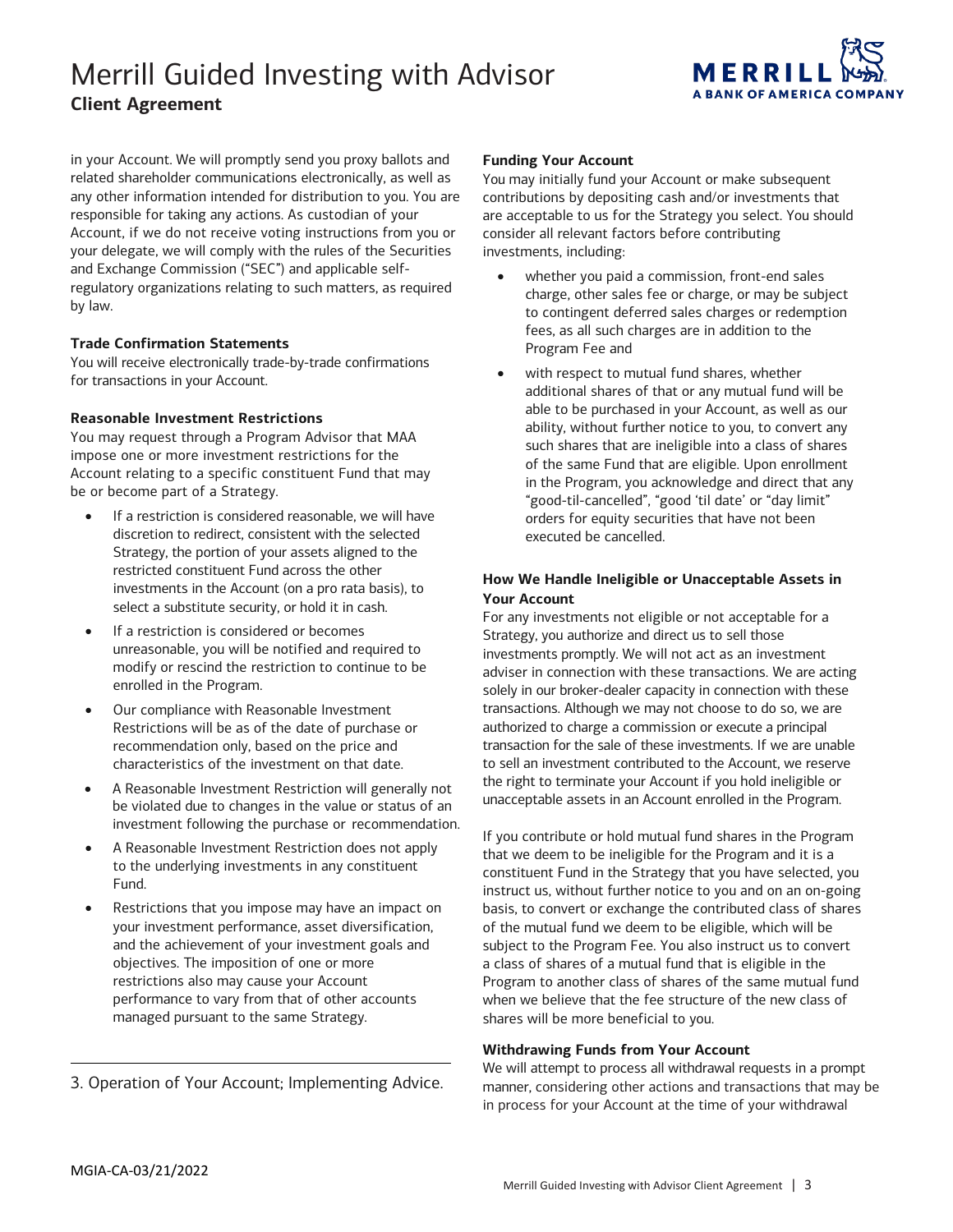

 and other trading activity pending at the time. If your may take up to ten (10) business days or longer to process such as during periods of extreme market volatility. Frequent request, including Strategy changes, rebalancing transactions withdrawal request requires the liquidation of any securities, it withdrawals may affect the performance, asset allocation and achievement of your investment goal for your Account. Merrill Lynch also reserves the right to liquidate, redeem or exchange Funds and other securities that are transferred from an Account to a brokerage account.

### **Custody**

MLPF&S will act as custodian for the assets through your brokerage or other account.

### **Execution Services**

permitted by law, as principal. permitted by law, as principal.<br>If we cannot execute a transaction on your behalf, you You authorize and direct that all transactions in your Account, except as provided below, be executed by or through MLPF&S or its Affiliates, acting as agent or, to the extent

 authorize and direct us to execute the transaction through a broker-dealer that is not an Affiliate of Merrill Lynch. That broker-dealer may act either as agent and charge commissions or act as principal and receive compensation that is in addition to the Program Fee.

## **Principal Transactions**

 when we or our Affiliate sell a security to you, or buy a security from you, from or for our own account). Principal transactions generally may not be effected for a Retirement Account. If permitted by law, and subject to your consent as described in the Brochure, we or our Affiliates may execute transactions for your Account on a principal basis (that is,

### **Investment Adviser Cross Transactions**

 Account to engage in a transaction for the purchase or sale accordance with applicable law. Such a transaction would be entered into only when the transaction is determined to be From time to time, we or our Affiliate may cause your of a security with another investment advisory client, in in the best interest of each client, and no compensation would be received in connection with the transaction.

## **Agency Cross Transactions**

 law. You may revoke your consent at any time by notifying You give us permission to engage in agency cross transactions for your Account, except where prohibited by us in writing. An agency cross transaction occurs when we or our Affiliate acts as agent for both buyer and seller in a

 agency cross transaction, there is a conflict between our transaction for your Account. Since these entities generally will receive compensation from each party to an responsibilities and loyalties to you and to the other party to the transaction.

## **Aggregation of Orders**

 sale or purchase of securities for your Account with orders for the same security for our other clients, proprietary We may, but are not required to, aggregate orders for the accounts, or the accounts of our employees and/or our Affiliates. Each account participating in an aggregated transaction will be charged or credited with the average price and, when applicable, its pro rata share of any fees.

### **Corporate Actions; Legal Proceedings**

 We will respond to corporate actions for the securities in the Account. We will not advise you or act on your behalf regarding any legal matters (*e.g*., bankruptcies and class action lawsuits). Unless we agree otherwise, we will send you any documents we receive regarding those matters.

## **Our Fiduciary Responsibilities**

 you under the Investment Advisers Act for the Account subject to this Agreement. MLPF&S and MAA will be a MLPF&S and MAA have certain fiduciary responsibilities to fiduciary under ERISA or the Code with respect to the Services provided to a client that is a Retirement Account.

 the extent you have given MLPF&S or MAA discretion to MLPF&S and MAA each will be an investment manager to manage, acquire or dispose of securities or other assets of such Retirement Account.

## 4. Communicating with Each Other.

 Account via a Program Advisor, the Program Website, or email. You and we may also communicate with each other via application. You should carefully review all summaries, statements, reports and other information, and promptly Website or by contacting a Program Advisor. We will periodically communicate with you about your other means such as telephone, mail, web-chat or mobile report any discrepancies to us through the Program

### **Account Summary**

 A primary way we communicate the important terms, conditions and information about your Account is through an Account Summary. You will receive your first Account Summary through secure mail via the Program Website after you enroll in the Program and an updated Account Summary each time you change certain important features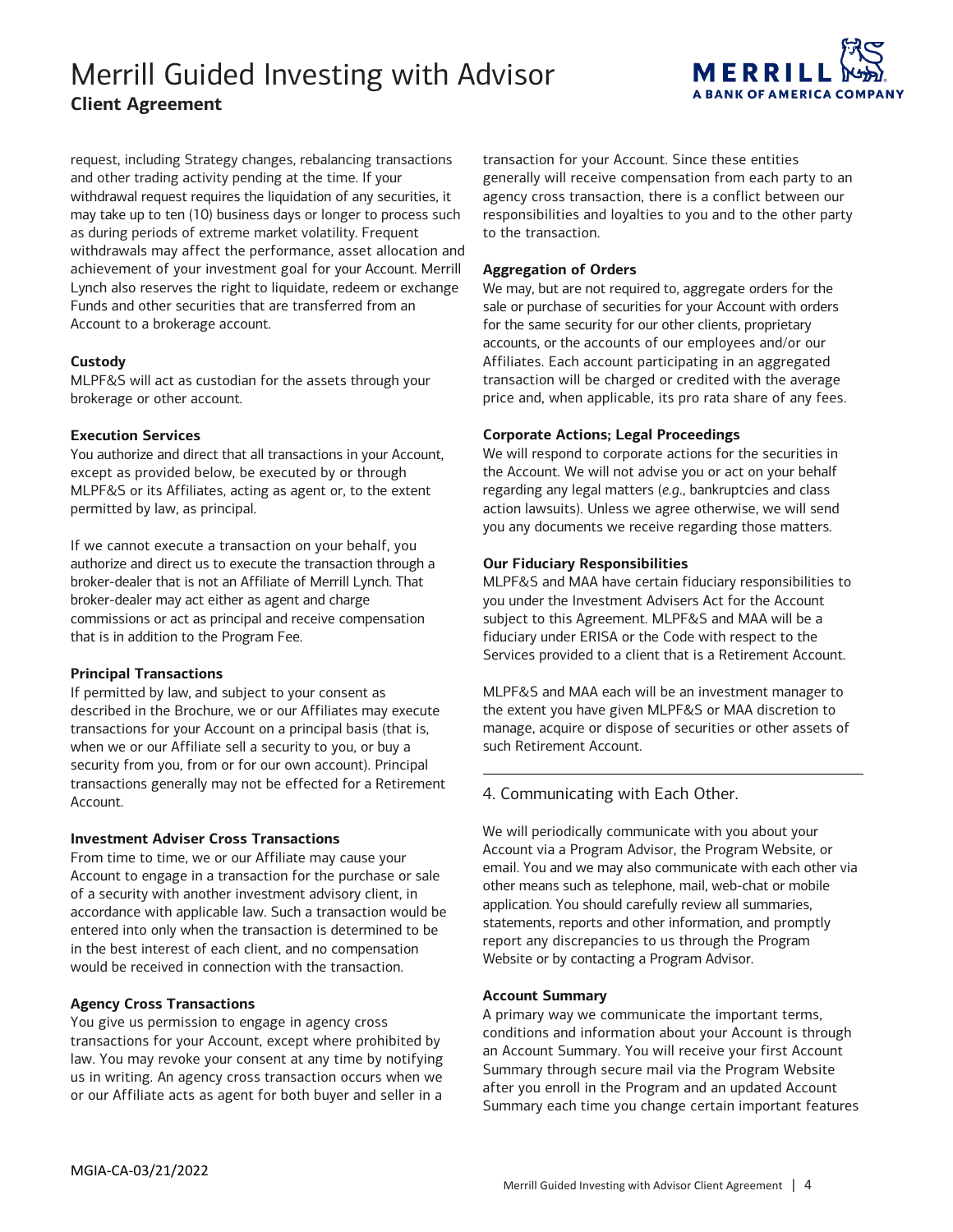

 of your Account. The Account Summary will reflect the Account under this Agreement. Program Fee and the Services you have requested for your

### **Statements and Periodic Reports We Prepare for You**

 Website to help you monitor and assess the performance of You will electronically receive Account statements, and portfolio and performance measurement reports regarding your Accounts periodically. We will also provide you with performance information online through the Program your Account and the Strategy you select.

## **Information about You**

 time horizon, financial situation and needs, and other investment information for your Account. You represent that all information provided through the profiling process or and complete. We will rely upon this information, in part, to provide investment advice through the Program and in managing your Account assets. It is your responsibility to notify us promptly of any updates to such information. You can do this by contacting a Program Advisor. On an ongoing basis, you agree to provide us with accurate information about your assets, investment goal, risk tolerance, otherwise in connection with the Program will be accurate

### **Providing Instructions to Us**

 For the management of your Account under the Strategy you have selected for your Account, Merrill Lynch will have full investment discretion and trading authority. You will generally be able to provide us with your instructions as to other matters verbally via the Program Advisor, unless we require them in writing or electronically.

- You authorize us to follow your verbal, electronic or written instructions.
- Your instructions will be effective when accepted by us.
- We will implement your instructions as soon as reasonably possible.
- phone if you believe any of the information is, or • You will carefully review any confirming materials we send to you to ensure that the information reflected is accurate, and you will promptly contact us by becomes, inaccurate.

5. Your Fees and Expenses.

## **Program Fee**

 You agree to pay Merrill Lynch the Program Fee of 0.85% per annum of the Account value for the Services provided under this Agreement. Your Program Fee is non-negotiable,

 based on the value of the assets in your Account as of the last business day of the prior month. The Program Fee is payable monthly in advance and generally will be calculated subject to change from time to time, upon notice to you.

 Your Program Fee consists of a fee for the services of Merrill Lynch. Please see additional information about "What Is Not Covered by Your Program Fee" in the following subsection. There is also additional information included in the Brochure about the Program Fee rate, how your Account assets are valued, and how your fees are calculated and charged to your Account.

 Account may vary from month to month based on the value agree with Merrill Lynch, but the Program Fee rate generally The amount of the Program Fee deducted from your of the assets in your Account, or as you may otherwise will not change within each month.

## **What Is Not Covered by Your Program Fee**

Your Program Fee does not cover any of the following:

- to any principal transaction effected by us or our • Mark-ups or mark-downs by executing broker-dealers or other over-the-counter transactions in which Merrill Lynch or its Affiliate acts as agent, or spreads, underwriting fees or selling concessions with respect Affiliate.
- Transfer taxes.
- • Exchange, alternative trading system fees, fees required by the SEC or fees charged by third parties, including issuers.
- fees, including, for the avoidance of doubt, certain transfers and foreign exchange conversion fees and costs and corporate action fees. • Electronic fund, wire and other account transfer fees and charges relating to transfer and termination fees, cash management services, such as banking, check writing services and money transfers, wire
- sales charges, if applicable. • Mutual fund redemption fees and contingent deferred
- Internal fees and expenses incurred by any constituent Fund purchased for your Account, as described in this Agreement.
- to by you and Merrill Lynch with regard to your Any other charges imposed by law or otherwise agreed Account (including those charges payable to Merrill Lynch and/or third parties as described in the Brochure).

 from an underwriter or dealer involved in a distribution. You will pay the public offering price on securities purchased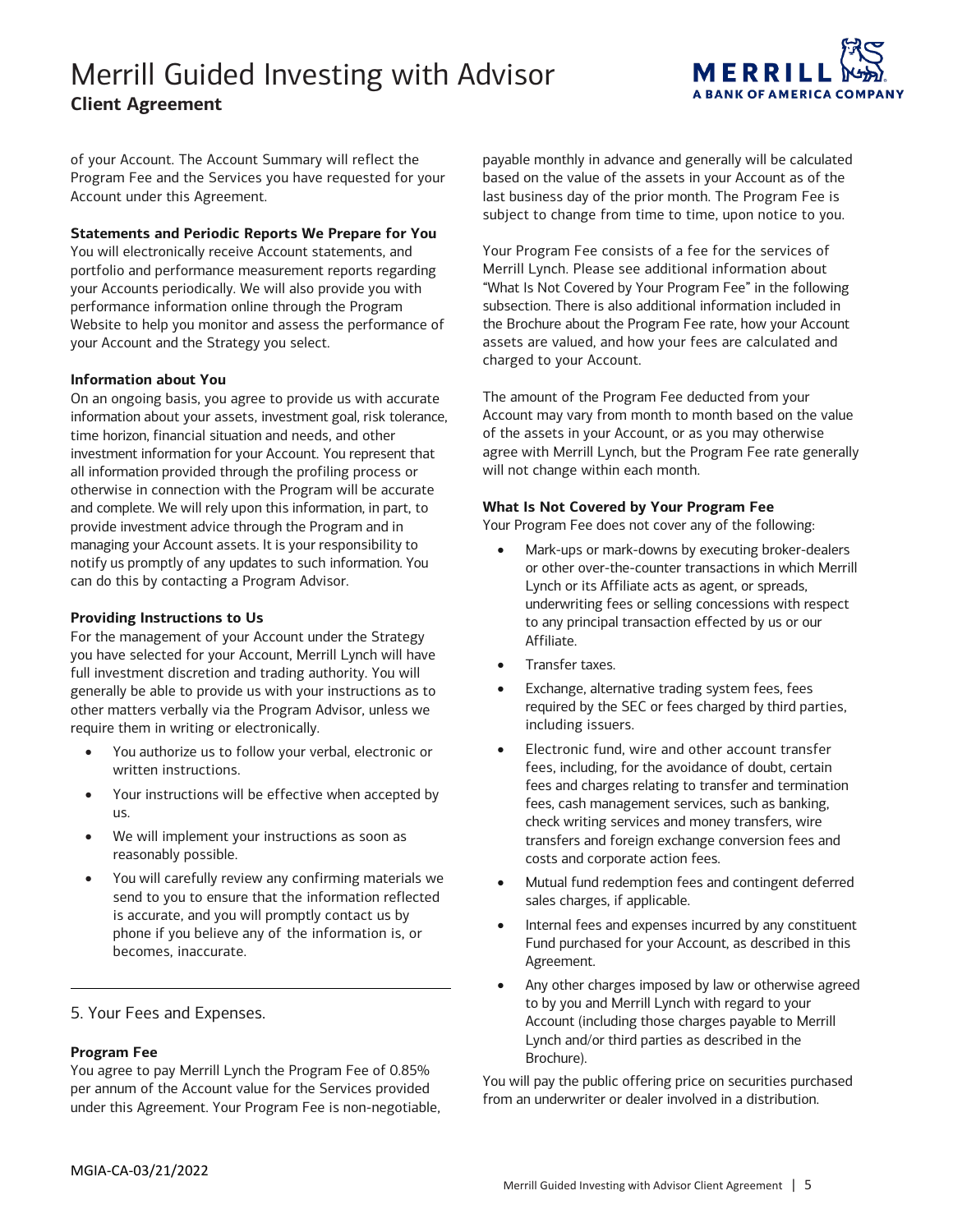

### **Payment of Your Fees**

 Program Fee, regardless of whether you use all of the You will be responsible for paying the full amount of your Services. You agree that:

- • Unless otherwise agreed to by you and us, your Program Fee (and any other fee payable by you under this Agreement) will be deducted directly from your Account.
- • We are authorized to deduct your Program Fee from the assets held in your Account, to the extent permitted by law, if full payment has not been timely received or, if earlier, at the time this Agreement is terminated.
- • Your Program Fee will be payable, unless otherwise you authorize, and second from free credit balances, if indicated, first from the liquidation or withdrawal by us of your balances in a bank deposit account, which any, in your Account.
- • You will make timely payment of all amounts due to us under this Agreement.
- Affiliate for you will be subject to a lien for the law (and any other fees payable by you under this Unless this is a Retirement Account, all assets in your Account or otherwise held by Merrill Lynch or its discharge of your obligation to make timely payment to us of your Program Fee to the extent permitted by Agreement), and you authorize us to sell assets in your Account to satisfy this lien.

You may be able to pay your Program Fee from assets held with us outside your Account. Please contact us for additional information.

## 6. Products that Comprise the Program Strategies.

 The Strategies' portfolios generally consist of constituent Funds and a cash allocation. The Funds that are part of the Strategy may also include any Funds sponsored or advised by Merrill Lynch or our Affiliates that may be offered from time to time ("Related Funds").

 select, you, along with other shareholders of the Fund, will bear a proportionate share of the Fund's expenses, including certain cases, these fees are payable to Merrill Lynch and/or our Affiliates, including any management fees paid by a As a shareholder in a constituent Fund in the Strategy you its management fees and Rule 12b-1 fees, if applicable. In Related Fund. We or our Affiliates will receive sub-

 services, index licensing fees and other support in amounts that vary. We will not receive compensation for distribution, marketing services and other support with respect to Funds in Retirement Accounts. Please see the Fund's prospectus or accounting fees for services provided in connection with any mutual fund shares held in your Account, which is additional compensation to us or our Affiliate separate and apart from your Program Fee. We also receive compensation from some Fund sponsors for our distribution, marketing other disclosure document for a description of its fees and expenses.

 that pay fees to us or our Affiliate, or Funds for which we Conflicts of interest are present when you invest in Funds receive compensation for distribution, marketing services and other support. These conflicts are addressed as described in the Brochure.

 A Strategy's allocation to cash in your Account will be invested in money market mutual funds, other cash alternatives and/or held as a cash balance that is on the money market mutual funds, other cash alternatives and cash balances held in your Account. automatically "swept" in accordance with the cash sweep program described in the underlying securities (brokerage) account agreement relating to your Account. You acknowledge and agree that we will charge the Program Fee

 In accordance with the underlying securities (brokerage) account agreement, you may have selected the no-sweep securities purchases or other transactions) in your Account and will not earn interest or dividends. You should on the cash held in your Account even though you are not option for cash balances in your Account. With the nosweep option, your cash balances will remain in your Account until they are needed to satisfy any debits (due to understand that we will continue to charge the Program Fee earning any interest or dividends on the cash and that creates a conflict between you and us.

 Please see the Brochure for additional information sweep program, and related conflicts of interest. Conflicts of interest are present when cash balances in your Account are swept in accordance with the cash sweep program because we and our Affiliates receive compensation and benefit from the cash sweep program. regarding the allocation to cash, cash balances and the cash

### 7. Terminating this Agreement.

At any time, either you or we may terminate this Agreement, with written notice to the other party, which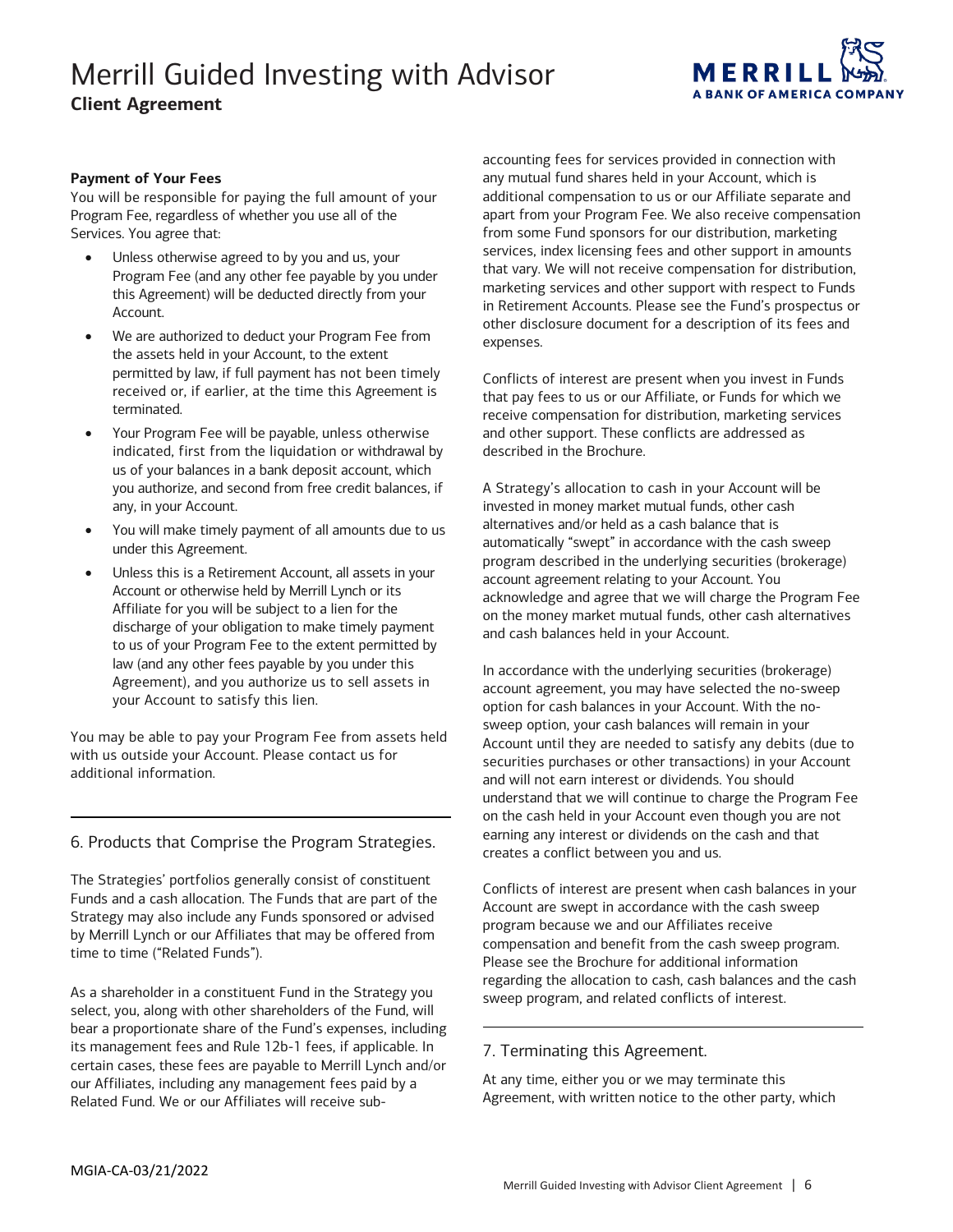

 becomes effective when received. The termination of this Agreement will terminate the Account in the Program.

 representative, authorized to act on your behalf with multiple signatories, this Agreement will not terminate Upon termination, your Account will convert to a commission- Certain Funds, share classes of Funds and other securities that liquidated, converted, exchanged or redeemed, unless you have please see the Funds' offering materials. This Agreement may be modified or terminated where we receive notice that you have become disabled or incompetent and you do not have a legally appointed guardian, person holding durable power of attorney, or other respect to this Agreement. Upon notice to us of your death, this Agreement shall terminate immediately; if you have unless we receive notice of the death of all signatories. based brokerage account, unless you advise us otherwise. are only permitted to be held in Accounts will be promptly made specific prior arrangements with us. In such cases, additional fees and expenses may apply. For more information,

 We will generally begin to liquidate or redeem these Funds business day following termination. For certain Strategies or Additionally, a pro rata adjustment to your fees for the remainder of the billing period will be made, which may either result in a refund or require you to pay us any remaining fees due for the partial billing period. Termination of your Account will be effective following the liquidation of such Funds and other securities, and the completion of other processes that may be required to terminate the and securities as soon as practicable, which may be the next Constituent Funds or securities, the process may take longer. Account.

 You can terminate this Agreement and your enrollment in the Program by contacting a Program Advisor or by contacting us at 888-654-6837.

### 8. Additional Contractual Matters.

### **Changes to This Agreement**

 We may amend this Agreement by modifying or rescinding any of its existing provisions or by adding new provisions by this Agreement after the effective date of the amendment will be deemed consent to the amendment. sending notice to you in advance of the effective date of the amendment. Your continued acceptance of Services under

### **Non-Assignability**

This Agreement may not be assigned (as that term is interpreted under the Investment Advisers Act) by us without

 your consent. We will rely on your "negative consent" to the of your Account will be transferred if you do not object in extent permitted by applicable law. Negative consent involves us sending you notice of the proposed assignment and explaining the circumstances under which the management writing to the assignment within the time period specified in the notice. Your continued acceptance of services under this Agreement after the date specified in the notice will be deemed your consent to the assignment. Consent will not be required in the case of an internal reorganization or transaction that does not result in a change of our actual control or management. You may not assign this Agreement without our prior written consent.

## **Effective Date**

 Agreement with you. The effective date of this Agreement for the Account is the date of its acceptance by us, which will be displayed on the Account Summary. This Agreement Our advisory relationship begins when we enter into this will not apply to any account that is not reflected in the applicable Account Summary.

### **Severability and Survival of this Agreement**

 This Agreement represents the entire understanding between you and us with regard to the matters specified in this Agreement. If any part of this Agreement is found to be invalid or unenforceable, it will not affect the validity or Agreement may be signed in counterparts that, when sections will survive the termination of this Agreement: 5. Your Fees and Expenses; 7. Terminating this Agreement; 8. Additional Contractual Matters; 9. Arbitration; and 10. Your enforceability of the remainder of this Agreement. This taken together, will constitute one document. The following Acknowledgments and Representations.

### **Governing Law**

 laws of the State of New York (without regard to its choice of this Agreement and will be binding on your heirs, executors, This Agreement is made and will be interpreted under the law principles). This Agreement will remain in full force and effect unless revoked or terminated by you or your authorized representative in accordance with the terms of administrators and permitted assigns.

### **Notices**

 electronically at the email address you provided to us for your Account or by posting them on the Program Website where writing to us at: Merrill Edge, P.O. Box 29076, Hot Springs, We will send all correspondence and notices to you you access your Account. You should direct all notices and correspondence for your Account and related matters covered by this Agreement to us through a Program Advisor or by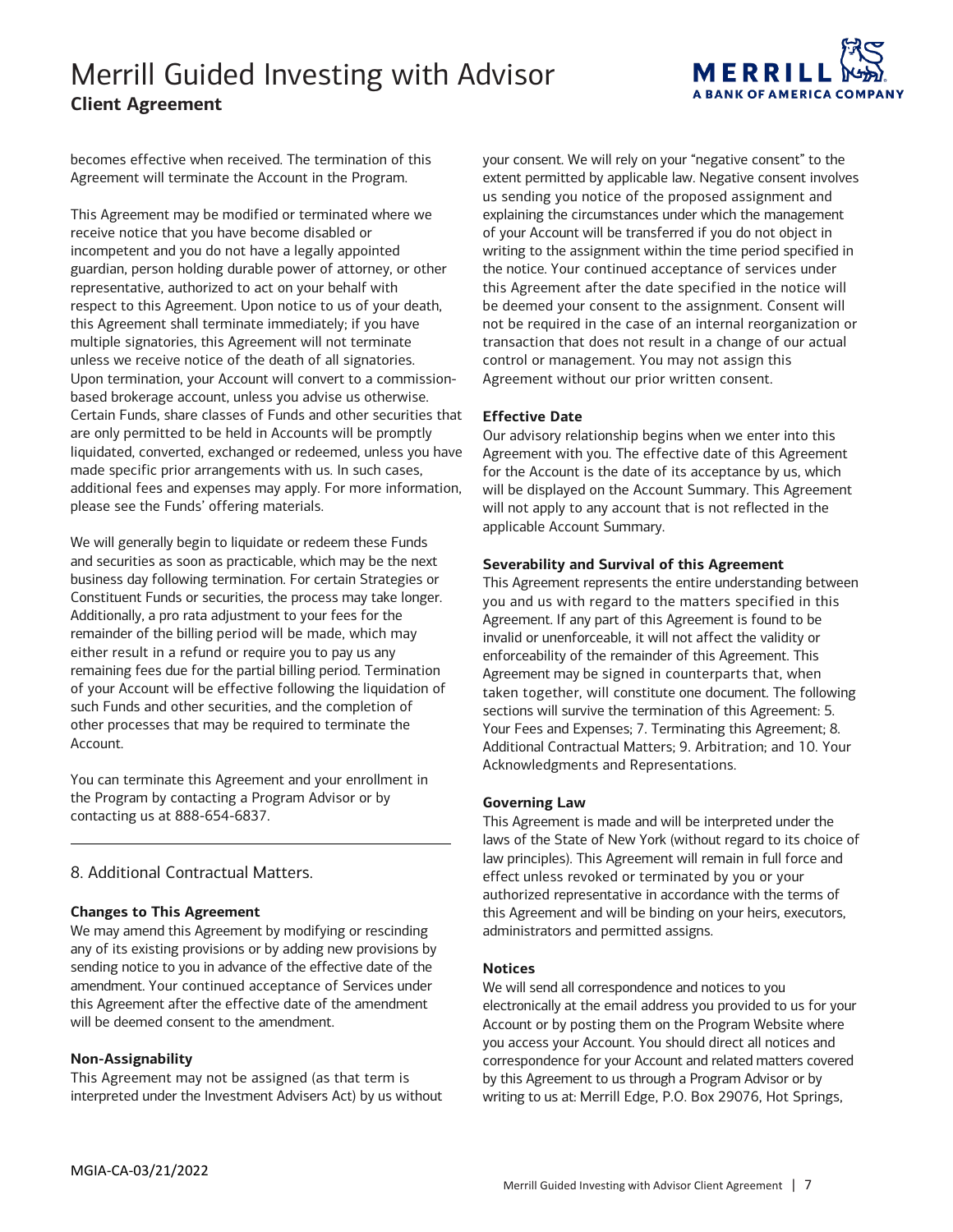

AR 71903.

### **Confidentiality and Privacy**

 company's privacy policy, to the extent it applies. We will treat information you provide to us confidentially, by not disclosing to persons unaffiliated with us without your consent, except (1) as necessary to assist us in providing the Services under this Agreement, (2) in connection with an audit or regulatory examination by federal or state regulators, or (3) as may otherwise be legally required or authorized. We will handle your personal information in accordance with our

 You understand and agree that you are solely responsible for your Account access information. You further agree it is your user activity that occurs in your Account and the information provided through the Program Website, and you are responsible for maintaining the security and confidentiality of responsibility to notify us promptly if you believe your Account has been accessed in an unauthorized manner or the security and confidentiality of your access information has been compromised.

#### **Program Website Data and Third-Party Websites**

 be used for personal and noncommercial use consistent with the Program. If you download any information from the that you will not remove or obscure any copyright or other notices contained in any such information. Except as provided in the preceding sentence, you agree not to copy, reproduce, modify, sell, distribute, transmit, display, works from, publish, or use for any commercial or unlawful purpose any quotes, news, research, text images, audio, video or other information you receive through the Program All Program Website data and information is protected by copyright and other intellectual property laws and may only Program Website for your personal reference, you agree perform, circulate, transfer, broadcast, create derivative Website. Merrill Lynch may change or discontinue any quotes, news, research or other information provided within the Program Website at any time.

 Lynch. Merrill Lynch does not control these other websites, any loss or damage caused by use of or reliance on any Merrill Lynch may make available links from its websites to other third-party websites that are not affiliated with Merrill and Merrill Lynch has not adopted and makes no representations or endorsements whatsoever concerning those websites. The fact that Merrill Lynch has provided a link to a third party website is not an endorsement, authorization, sponsorship, or affiliation with respect to such website, its owners, or its providers. You agree that under no circumstances will you hold Merrill Lynch liable for content, goods or services available on such other websites.

#### **Limitation of Our Liability**

 and agents will not be liable to you for: We agree to use our best judgment and efforts in providing our Services to you. Certain inherent risks and potential losses are always present when investing. If losses do occur, Merrill Lynch, our Affiliates and our respective employees

- • Any loss or expense arising out of, or attributable to:
	- − Your direction in connection with your Account.
	- Your omission or misstatement of information furnished to us.
	- Any written materials not prepared by Merrill Lynch.
- • Losses due to your own investment and trading activities in an Account involving selecting a sweep option for your Account.
- • Any act or failure to act by any unaffiliated securities firm.
- Any act or failure to act by us or our respective Affiliates, employees or agents that does not constitute negligence, misconduct or violation of law.

 or limitation of any rights accorded you under state or These limitations on our liability do not constitute a waiver federal laws for the advisory services rendered under this Agreement.

### **Tax Liability**

 You are responsible for all tax liabilities, tax consequences and tax return filing obligations arising from all transactions in your Account. You should seek advice from a qualified tax professional. We do not offer such advice, or make any tax credit, similar claim or any legal filing on your behalf.

#### **Provisions Applying to a Non-U.S. Domiciled Client**

 to a Non-U.S. Domiciled Client: Recognition of the U.S. Special Resolution Regimes Applicable

 hereby agrees that the transfer from the Covered Entity under, and any property securing, this Agreement, will be effective to the same extent as the transfer would be Agreement, and any interest and obligation in or under, and any property securing, this Agreement were governed by the laws of the United States or a state of the United • In the event that the Merrill Lynch entity (or entities) that is the counterparty to this Agreement (the "Covered Entity") becomes subject to a proceeding under a U.S. Special Resolution Regime, the Non-U.S. Domiciled Client of this Agreement, and any interest and obligation in or effective under the U.S. Special Resolution Regime if this States.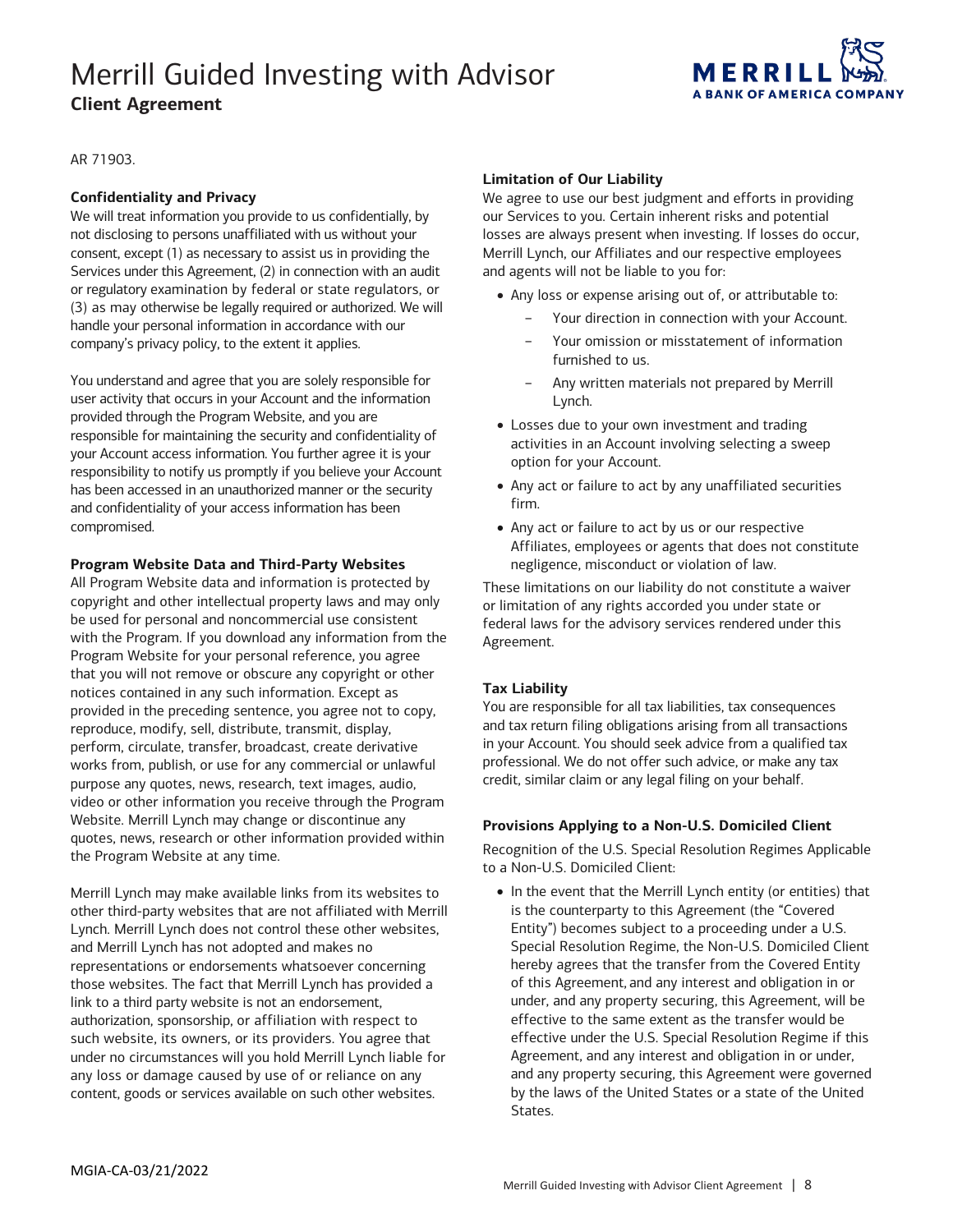

- becomes subject to a proceeding under a U.S. Special Entity by a Non-U.S. Domiciled Client are permitted to be could be exercised under the U.S. Special Resolution the United States or a state of the United States. • In the event that the Covered Entity or a Covered Affiliate Resolution Regime, any Default Rights under the Agreement that may be exercised against the Covered exercised to no greater extent than such Default Rights Regime if the Agreement were governed by the laws of
- "Recognition of the U.S. Special Resolutions Regimes Applicable to a Non-U.S. Domiciled Client" will have the • The following terms as used in this section entitled following meanings only in this provision:

 between the parties or provided by one to the other. "Agreement" means this Merrill Guided Investing with Advisor Program Client Agreement and all transactions entered into under or pursuant to this Agreement, together with any related credit enhancements

 "Covered Affiliate" means a BHC Affiliate of the accordance with, Section 2(k) of the Bank Holding Covered Entity. The term "BHC Affiliate" has the same meaning as the term "affiliate" of a bank holding company as defined in, and shall be interpreted in Company Act, (12 U.S.C. 1841(k)).

 "Default Right" means the right of any party to transactions thereunder and other rights as defined in, §§ 252.81, 47.2 or 382.1, as applicable. terminate, cancel, or rescind the agreement or and shall be interpreted in accordance with, 12 C.F.R.

 "Non-U.S. Domiciled Client" means any client that is a domiciled in the United States or any of its states, company that is incorporated in or organized under the laws of the United States or any State; (iii) a company, the principal place of business of which is located in party to this Agreement (as applicable) that does not meet any of these definitions: (i) an individual that is commonwealths, territories or possessions, including the District of Columbia (each a "State"); (ii) a the United States, including any State, or (iv) a U.S. branch or agency of a foreign bank.

 Federal Deposit Insurance Act and the regulations "U.S. Special Resolution Regime" means each of (i) the promulgated thereunder and (ii) Title II of the Dodd-Frank Wall Street Reform and Consumer Protection Act and the regulations promulgated thereunder.

## **Provisions Applying to Clients that are Family Wealth Management Vehicles under the Volcker Rule:**

 For clients that qualify as a "family wealth management vehicle" under the Volcker Rule implementing regulations (12 C.F.R.  $\S$  248.10(c)(17), the following provisions will apply:

- We and our Affiliates will rely on the exception under the Volcker Rule that is available for a client that is a "family wealth management vehicle" (a "FWMV client") in order to provide both Program Services and lending services, including margin and secured lending services, to the FWMV client and to any of the owners of such client and to engage, where permitted, in principal transactions with the FWMV client.
- enrolled in the Program, you should read the ownership for the FWMV client that may have been made available to involved in preparing those documents and we make no representation regarding their accuracy or completeness. • If you are an owner of financial interests in a FWMV client documents and any subscription and offering documents you. Neither Merrill Lynch nor any of our Affiliates were
- our Affiliates. • Any losses in a FWMV client will be borne solely by the FWMV client and any of its owners and not by us or any of
- • Neither we nor any of our Affiliates holds ownership interests in any FWMV client enrolled in the Program.
- enrolled in the Program are not insured by the FDIC, and in any way, by us, BANA, any of our Affiliates or any other Affiliate banking entity. • Any ownership interests held by you in a FWMV client are not deposits, obligations of, or endorsed or guaranteed
- enrolled in the Program, except for certain riskless • We and our Affiliates are prohibited under the Volcker Rule from purchasing low-quality assets from any FWMV client principal transactions.
- • The investment advisory services and other services that we and our Affiliates provide to a FWMV client enrolled in the Program are set forth in this Agreement and in the Brochure as well as in the underlying securities account agreement and related disclosures.

## **9. Arbitration**.

This Agreement contains a pre-dispute arbitration clause. By signing an arbitration agreement, you and we agree as follows:

- • You and we are giving up the right to sue each other in provided by the rules of the arbitration forum in which court, including the right to a trial by jury, except as a claim is filed.
- • Arbitration awards are generally final and binding; a party's ability to have a court reverse or modify an arbitration award is very limited.
- • Your ability to obtain documents, witness statements and other discovery is generally more limited in arbitration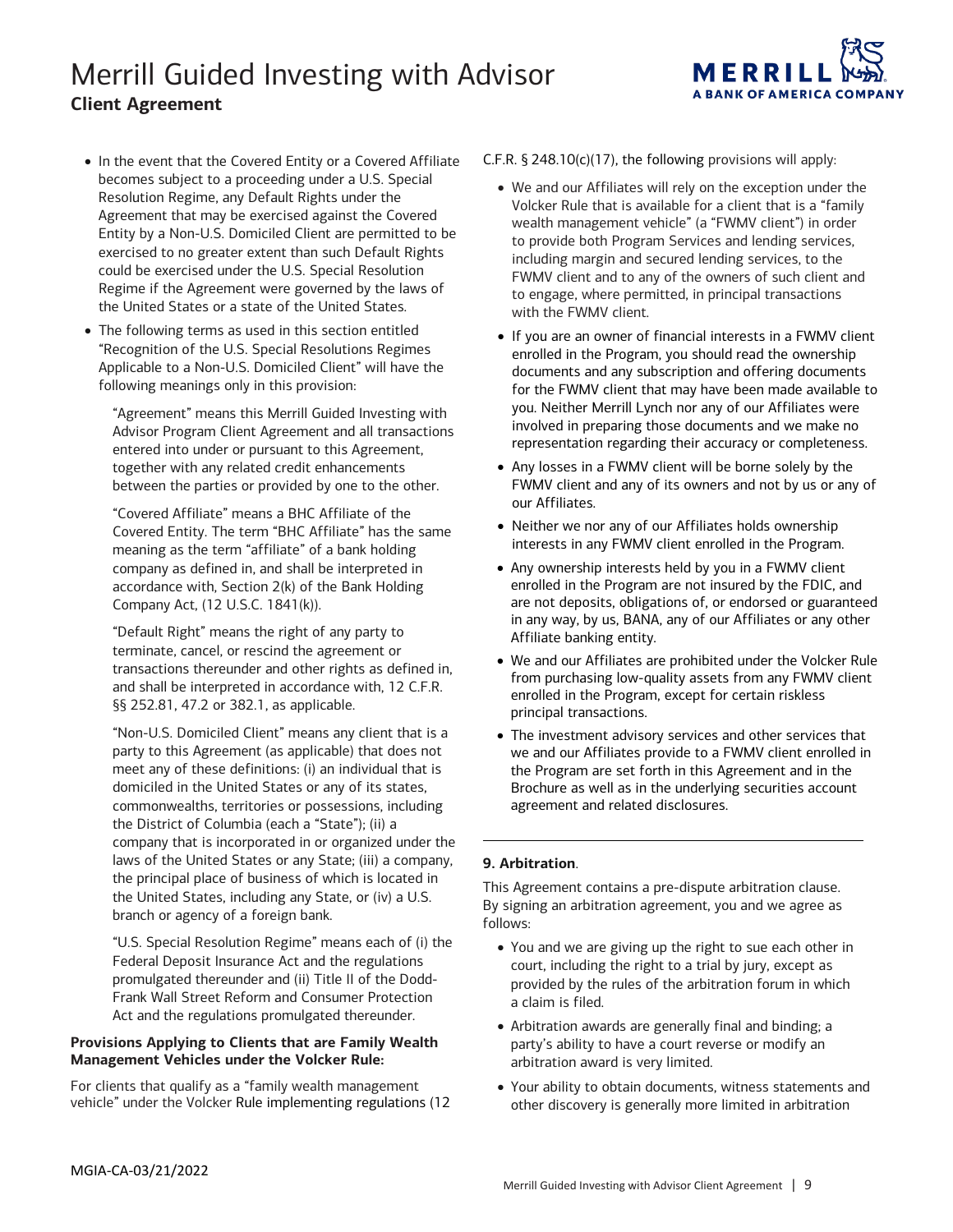

than in court proceedings.

- request for an explained decision has been submitted by all parties to the panel at least 20 days prior to the first • The arbitrators do not have to explain the reason(s) for their decision or award unless, in an eligible case, a joint scheduled hearing date.
- • The panel of arbitrators will typically include a minority of arbitrators who were or are affiliated with the securities industry.
- claim that is ineligible for arbitration may be brought in • The rules of some arbitration forums may impose time limits for bringing a claim in arbitration. In some cases, a court.
- • The rules of the arbitration forum in which the claim is filed, and any amendments thereto, are incorporated into this Agreement.
- be determined by arbitration. Such controversies include, any of your Accounts, or the construction, performance or breach of any Agreement between us, whether entered into or occurring prior to, on or subsequent to the date • All controversies that may arise between you and us will but are not limited to, those involving any transaction in hereof.

 the respective arbitration rules then in effect in FINRA or such exchange of which we are a member, but if you fail to make days after receipt of a written request from us to make such election, then we may make such election. Any arbitration pursuant to this provision will be conducted only before the Financial Industry Regulatory Authority, Inc. (FINRA) or an arbitration facility provided by any other exchange of which we are a member, and in accordance with other exchange. You may elect in the first instance whether arbitration will be conducted before FINRA or another such election by registered letter addressed to us at the office where you maintain your Account before the expiration of five

        court — state or federal — having jurisdiction. Neither you nor we may bring a putative or certified class action to arbitration, against any person who has initiated in court an alleged class action or who is a member of an alleged class who has not encompassed by the putative class action until: (i) the class certification is denied; (ii) the class is decertified; or (iii) the customer is excluded from the class by the court. Such forbearance to enforce an agreement to arbitrate will not Judgment upon the award of arbitrators may be entered in any nor seek to enforce any pre-dispute arbitration agreement opted out of the class with respect to any claims constitute a waiver of any rights under this Agreement except to the extent stated herein.

## 10. Your Acknowledgements and Representations.

 by signing this Agreement, you acknowledge and agree to and further acknowledge and agree to the following: You have various responsibilities under this Agreement and be bound by the terms and conditions of this Agreement

- Unless I and Merrill Lynch agree in writing, Merrill Lynch will not act as an investment adviser for any **(1) Scope of Agreement.** I acknowledge that my investment advisory relationship with Merrill Lynch and MAA is limited to the Services described in this Agreement and the Brochure and to the assets in the Account and does not extend to any other assets, arrangements or services. account that is not subject to this Agreement. Upon enrolling into the Program, this Account will be governed by this Agreement only, and not any prior agreements.
- capacity to enter into this Agreement; (ii) I have reached the age of majority; and (iii) I agree this contractual or other restrictions or limitations in buying **(2) Power and Authority.** As an individual, I acknowledge that (i) it is my full power, unrestricted authority and Agreement constitutes a legal, valid and binding obligation on me. I am not subject to any legal, or selling any specific assets from my Account, unless I have disclosed them in writing to you.

 acting on behalf of the account owner or account holder (e.g., the trustee for a trust or custodian for an UTMA): (i) the governing documents and/or applicable contractual or other restrictions or limitations in buying The following representations apply if I am a fiduciary law authorize and permit all of the arrangements contemplated by this Agreement; (ii) I have full power, authority and capacity to enter into this Agreement and it constitutes a legal, valid and binding obligation on me; (iii) I have full and unrestricted authority to delegate investment discretion to Merrill Lynch or any other necessary party; (iv) I am not subject to any legal, or selling any specific assets from the Account, unless disclosed in writing to Merrill Lynch; and (v) neither I nor the Account is subject to the Investment Company Act of 1940.

 **(3) Freedom from Encumbrances**. All assets held in my Retirement Account are free from any lien, charge or other encumbrance. For Accounts other than Retirement encumbrances in favor of Merrill Lynch or its Affiliates. I agree that all such assets will remain free from any such lien, charge or encumbrance unless my Account is not a Accounts, all assets held in your Account are free from any lien, charge or other encumbrance excluding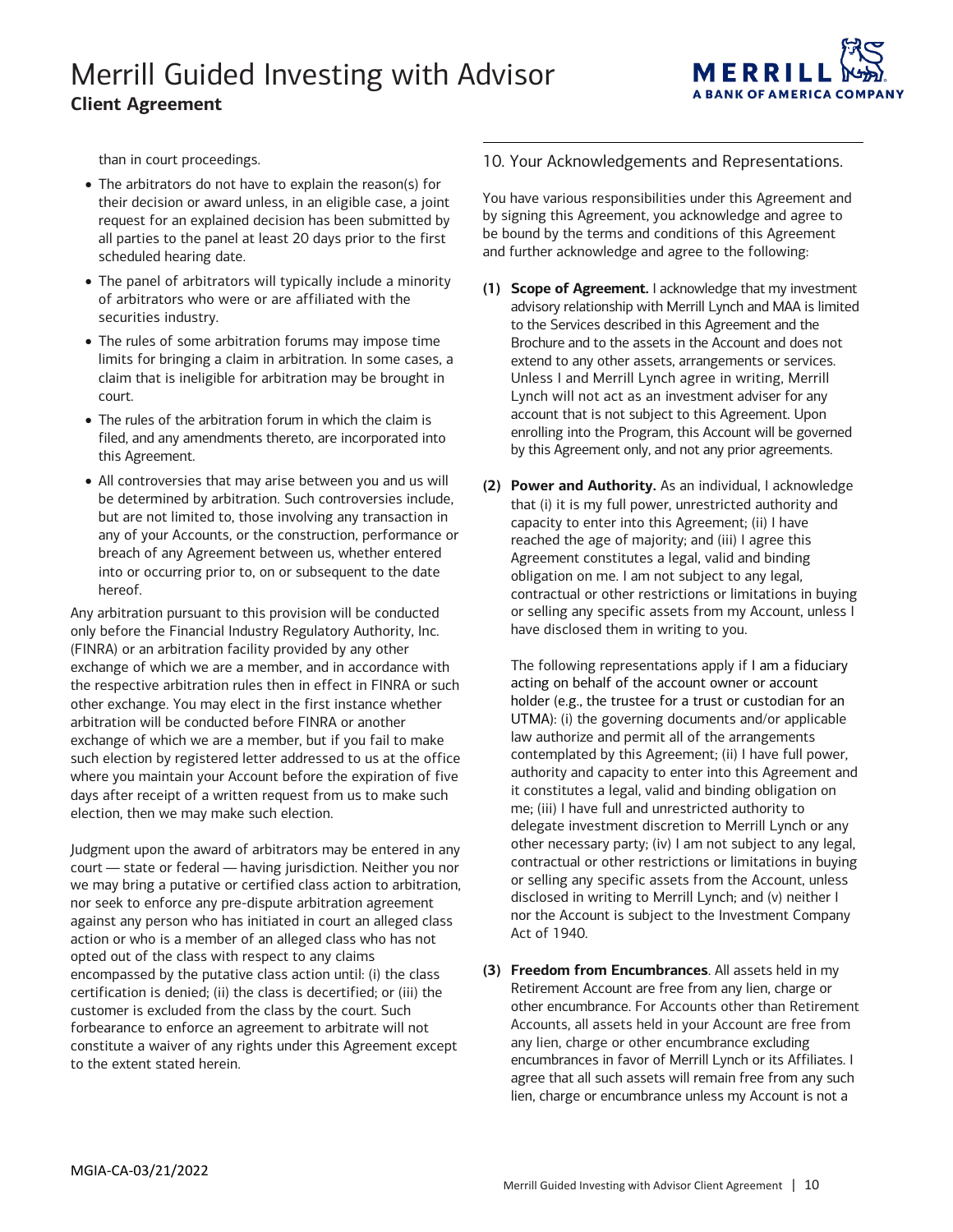

 Retirement Account, I notify Merrill Lynch in advance in writing and Merrill Lynch agrees to such a lien, charge or encumbrance.

or encumbrance.<br>In addition, I agree that: (i) the terms of this Agreement collateral arrangements; (ii) I have disclosed the terms of this Agreement to any lender; (iii) Merrill Lynch will not provide advice on or oversee any such collateral Account that must be held as collateral to secure any loan of any default or similar event under any collateral will prevail in the event of any conflict with any of my arrangements; (iv) there are no specific securities in the that I may have; and (v) I will promptly notify Merrill Lynch arrangements as defined in these documents.

 I acknowledge that collateralizing my Account may have the lending institution may require additional collateral or adverse effects, including, but not limited to, the fact that liquidation of securities held in my Account to meet a call, as well as related tax consequences.

- responsibility to adhere to any investment policy statement or similar document (IPS) that may apply to my Account and, to the extent the terms of the IPS conflict Program, by signing this Agreement, the terms of the IPS investment or Strategy. I acknowledge that Merrill Lynch **(4) Responsibility to Review and Monitor.** It is my with an investment or Strategy that I select under the are hereby amended to incorporate by reference such has no responsibility to review, monitor, or adhere to an IPS.
- and update is accurate and complete. I agree to promptly notify a Program Advisor of any material changes to the information I have provided. I agree to provide Merrill **(5) My Provided Information.** The information that I provide Lynch with any information that it may request in the future to comply with all applicable anti-money laundering or other laws.

 If there is more than one account holder, the information I provide to Merrill Lynch reflects the views and circumstances of all owners on the Account. If I am the fiduciary of the Account for the benefit of the account owner or account holder (e.g., the trustee for a trust or custodian for an UTMA), the information I provide to Merrill benefit of such account owner or account holder. I will information either through the Program Website or by Lynch reflects that these assets will be invested for the promptly notify Merrill Lynch of any changes to this calling 888.654.6837.

**(6) Custodial Account for Minors**. If the Account is a custodial account for a minor established under the

 Minors Act (or similar statutes), I agree that Merrill Uniform Transfers to Minors Act or Uniform Gifts to Lynch may rely on my actions and instructions, and I indemnify Merrill Lynch for any loss or costs, including legal fees, arising from claims concerning the above.

- electronic delivery of all documents and communications this Agreement and that any devices that are used for the **(7) Electronic Relationship Requirements**. I will sign agreements for the Program electronically and agree to related to my account in accordance with Section 2 of Program meet the Hardware and Software Requirements, as described in the eCommunications Disclosure provided to me during online account opening.
- read and understand the Agreement, the Brochure, applicable Brochure Supplements, the profile for the Strategy I selected ("Profile") and any similar or related be subject to the terms and conditions set forth in such have received a copy of the Merrill Lynch Client Relationship Summary on Form CRS and the Bank of **(8) Receipt of Program Documents.** I have received, documents, and any applicable Fund offering materials or similar documents. I understand that my Account will materials and documents. I also acknowledge that I America Privacy Policy.
- Merrill Lynch. I have selected the Program based on my preferences and/or interest in obtaining access to the set my Account and the ability to access on-going advice **(9) Selection of the Program**. I have received and reviewed the Summary of Programs and Services that describes the programs and services available to me as a client of of Strategies offered in the Program and appropriate for from a Program Advisor and the Program Website for the annualized asset based Program Fee of 0.85%.

 I understand that I may be able to obtain the Strategies and other investment solutions that are the same as or similar to the Strategies offered in the Program through sponsored by Merrill Lynch. I acknowledge that certain of online, self-guided basis for an asset based annual fee of In addition, the Strategies as well as other investment solutions are available in the Merrill Lynch Investment Advisory Program for a negotiated fee (which may or may not be less than the Program Fee). I understand that if I and/or similar strategies as well as certain third party other investment advisory programs or services the Strategies available in the Program are offered on an 0.45% in the Merrill Guided Investing program. The Strategies are also available in the Merrill Edge Advisory Account program for an asset based annual fee of 0.85%. work with an MFSA, the MFSA can offer the Strategies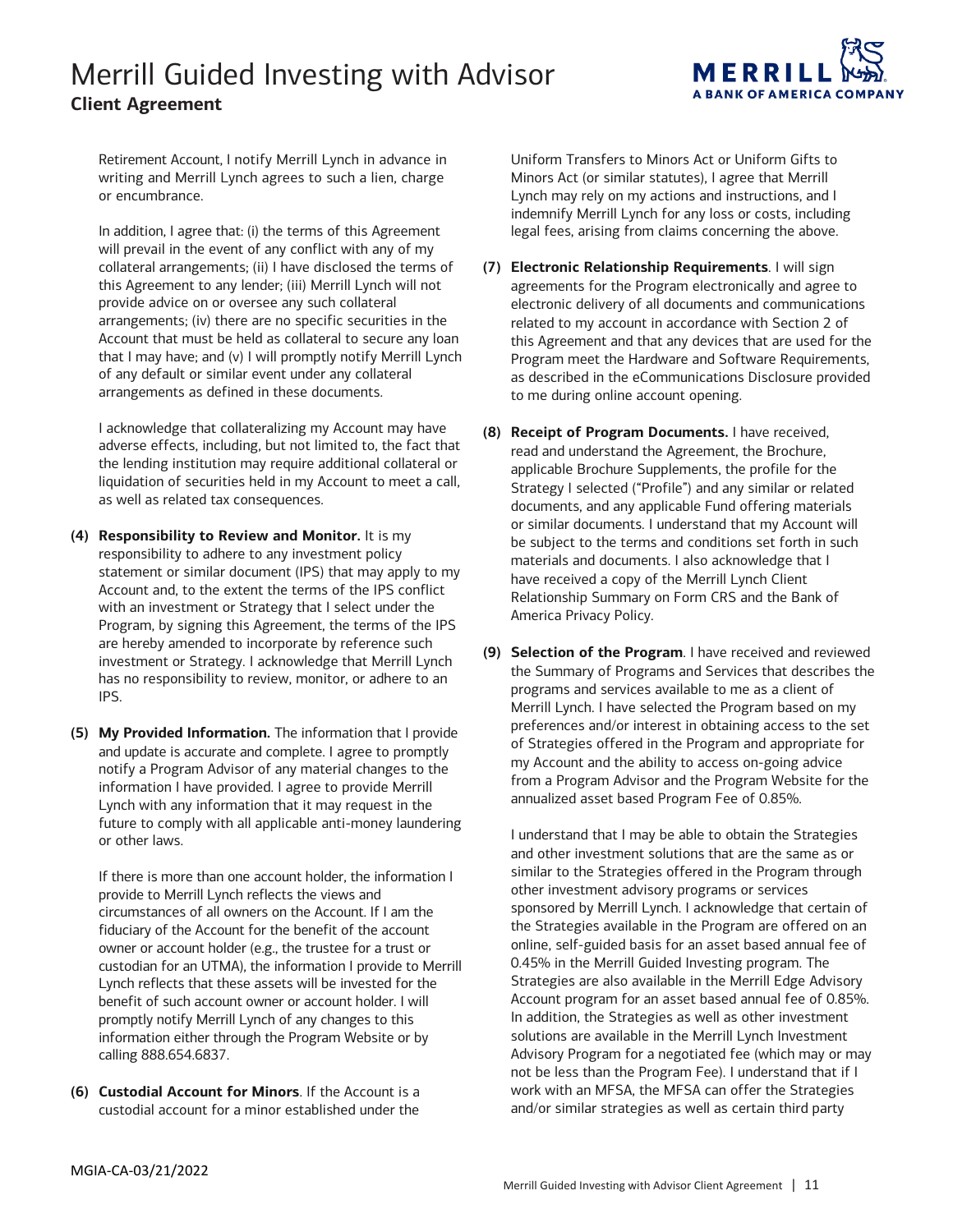

managed strategies in the Merrill Lynch Investment Advisory Program for a higher fee.

 **(10) Performance and Use of Hypothetical Projections.**  makes or implies any guarantee about the attainment of potential range of outcomes based on the recommended target asset allocation selected for the Account based on guarantee any level of future performance. I acknowledge Neither the Program, Account Summary nor any Profile the investment and return objectives. I understand that any presentation of hypothetical projections available through the Program Website is designed to provide a information I have provided as part of the enrollment process. The presentation of projections is hypothetical in nature, and does not reflect actual performance or that the presentation of hypothetical projections was accompanied by the ["Hypothetical Projections Tool"](https://oaui.fs.ml.com/Publish/Content/application/pdf/GWMOL/Merrill-Edge-Guided-Investing-Hypothetical-Projections-Drawdown.pdf) disclosure document which provides the methodology, limitations and assumptions in more detail.

 funding status uses hypothetical projections and does not that the presentation of Goal Target funding status was provide advice and manage my Account. I understand and If I identified a Goal Target through the Program Website or a Program Advisor, I understand that the Goal Target constitute a guarantee by Merrill Lynch or a Program Advisor that I will achieve my Goal Target. I acknowledge accompanied by the ["Goal Target Funding Status Analysis"](https://oaui.fs.ml.com/Publish/Content/application/pdf/GWMOL/Merrill-Guided-Investing-GFS.pdf) disclosure document which provides the methodology, limitations and assumptions in more detail. If I align External Assets through the Program Website or a Program Advisor to my Account's goal with a Goal Target, I understand that the External Assets information is used to acknowledge that Merrill Lynch is not an investment adviser with respect to External Assets and will not advise me on External Assets.

- **(11) Account Requirements**. I understand that the Strategy selected for my Account is designed to be consistent with the target asset allocation that I designate for the applicable Account.
- **(12) Conflicts of Interest.** I acknowledge that Merrill Lynch and its Affiliates, including a Program Advisor, will have certain conflicts of interest, as described in the Brochure or other disclosures, with respect to its activities relating to the Agreement, the Services, Strategies and their constituent Funds offered through the Program and the cash sweep program relating to my Account.
- **(13) Cash.** I understand and acknowledge that the Program Fee will be charged on any cash balance held in my

 Account even though I may not be earning any interest or dividends on that cash and that creates a conflict between me and Merrill Lynch. I further understand and acknowledge that interest and dividends may not be earned on cash for various reasons, including if I selected the no-sweep option.

 **(14) Arbitration. I acknowledge and agree, in accordance with Section 9 on page 9 of this Agreement, to arbitrate all controversies involving Merrill Lynch that may arise out of or relate to this Agreement.**